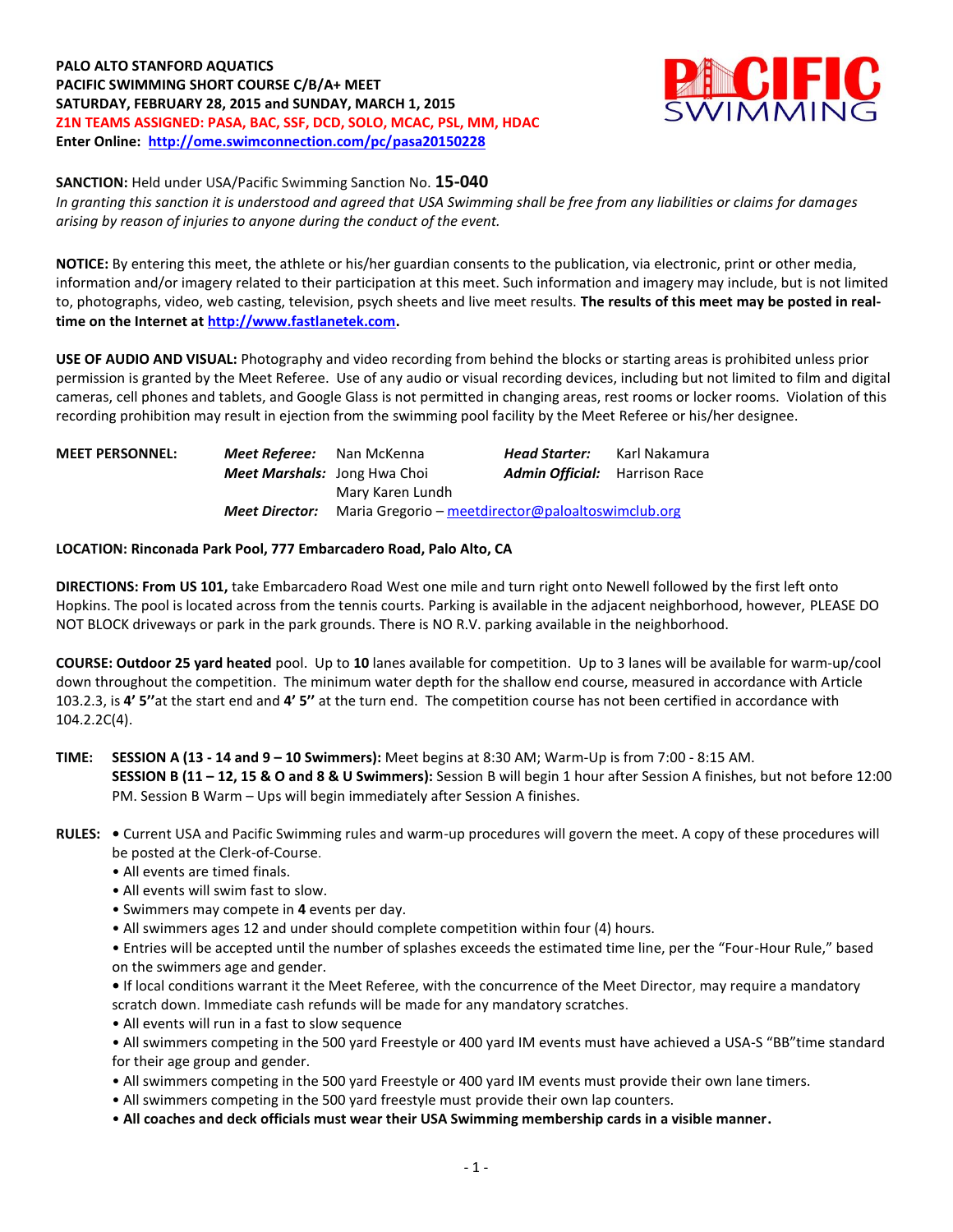**ATTENTION HIGH SCHOOL SWIMMERS (February through May):** If you are a high school swimmer in season, you need to be Unattached from this meet. It is the swimmers responsibility to be Unattached from this meet. You can un-attach at the meet if necessary.

**UNACCOMPANIED SWIMMERS:** Any USA-S athlete-member competing at the meet must be accompanied by a USA Swimming member-coach for the purposes of athlete supervision during warm-up, competition and warm-down. If a coach-member of the athlete's USA-S Club does not attend the meet to serve in said supervisory capacity, it is the responsibility of the swimmer or the swimmer's legal guardian to arrange for supervision by a USA-S member-coach. The Meet Director or Meet Referee may assist the swimmer in making arrangements for such supervision; however, it is recommended that such arrangements be made in advance of the meet by the athlete's USA-S Club Member-Coach.

**RACING STARTS:** Swimmers must be certified by a USA-S member-coach as being proficient in performing a racing start, or must start the race in the water. It is the responsibility of the swimmer or the swimmer's legal guardian to ensure compliance with this requirement.

## **RESTRICTIONS:**

- Smoking and the use of other tobacco products is prohibited on the pool deck, in the locker rooms, in spectator seating, on standing areas and in all areas used by swimmers, during the meet and during warm-up periods.
- Smoking is NOT allowed in Rinconada Park. (See city park rules:

<http://www.cityofpaloalto.org/news/displaynews.asp?NewsID=2366&TargetID=1,36>)

- Sale and use of alcoholic beverages is prohibited in all areas of the meet venue.
- No glass containers are allowed in the meet venue.
- No propane heater is permitted except for snack bar/meet operations.
- All shelters must be properly secured.
- Changing into or out of swimsuits other than in locker rooms or other designated areas is prohibited.

• Destructive devices, to include but not limited to, explosive devices and equipment, firearms (open or concealed), blades, knives, mace, stun guns and blunt objects are strictly prohibited in the swimming facility and its surrounding areas. If observed, the Meet Referee or his/her designee may ask that these devices be stored safely away from the public or removed from the facility. Noncompliance may result in the reporting to law enforcement authorities and ejection from the facility. Law Enforcement Officers (LEO) are exempt per applicable laws.

- **ELIGIBILITY:** Swimmers must be current members of USA-S and enter their name and registration number on the meet entry card as they are shown on their Registration Card. If this is not done, it may be difficult to match the swimmer with the registration and times database. The meet host will check all swimmer registrations against the SWIMS database and if not found to be registered, the Meet Director shall accept the registration at the meet (a \$10 surcharge will be added to the regular registration fee). Duplicate registrations will be refunded by mail.
	- Swimmers in the "A" Division must have met at least USA Swimming Motivational "A" minimum time standard.

Swimmers in the "B" Division must have met at least the listed "B" minimum time standard. All entry times slower than the listed "B" time standard will be in the "C" Division.

- Entries with **"NO TIME" will be ACCEPTED (exception – 500 Yard Free and 400 Yard IM).**
- Entry times submitted for this meet will be checked against a computer database and may be changed in accordance with Pacific Swimming Entry Time Verification Procedures.

• Disabled swimmers are welcome to attend this meet and should contact the Meet Director or Meet Referee regarding and special accommodations on entry times and seeding per Pacific Swimming policy.

• Swimmers 19 years of age and over may compete in the meet for time only, no awards. Such swimmers must have met standards for the 17-18 age group.

• The swimmer's age will be the age of the swimmer on the first day of the meet.

**ENTRY PRIORITY: Swimmers from PASA, BAC, SSF, DCD, SOLO, MCAC, PSL, MM, and HDAC entering online must do so by 11:59**  PM Wednesday, February 11<sup>®</sup>, 2015 in order to receive priority acceptance to the meet. Surface mail entries must be postmarked by Monday, February 9<sup>.</sup>, 2015 in order to receive priority acceptance to the meet. No swimmers other than those from PASA, BAC, SSF, DCD, SOLO, MCAC, PSL, MM, and HDAC may enter the meet until the priority period has concluded.

**ENTRY FEES:** \$4.00 per event plus an \$8.00 participation fee per swimmer. Entries will be rejected if payment is not sent at time of request.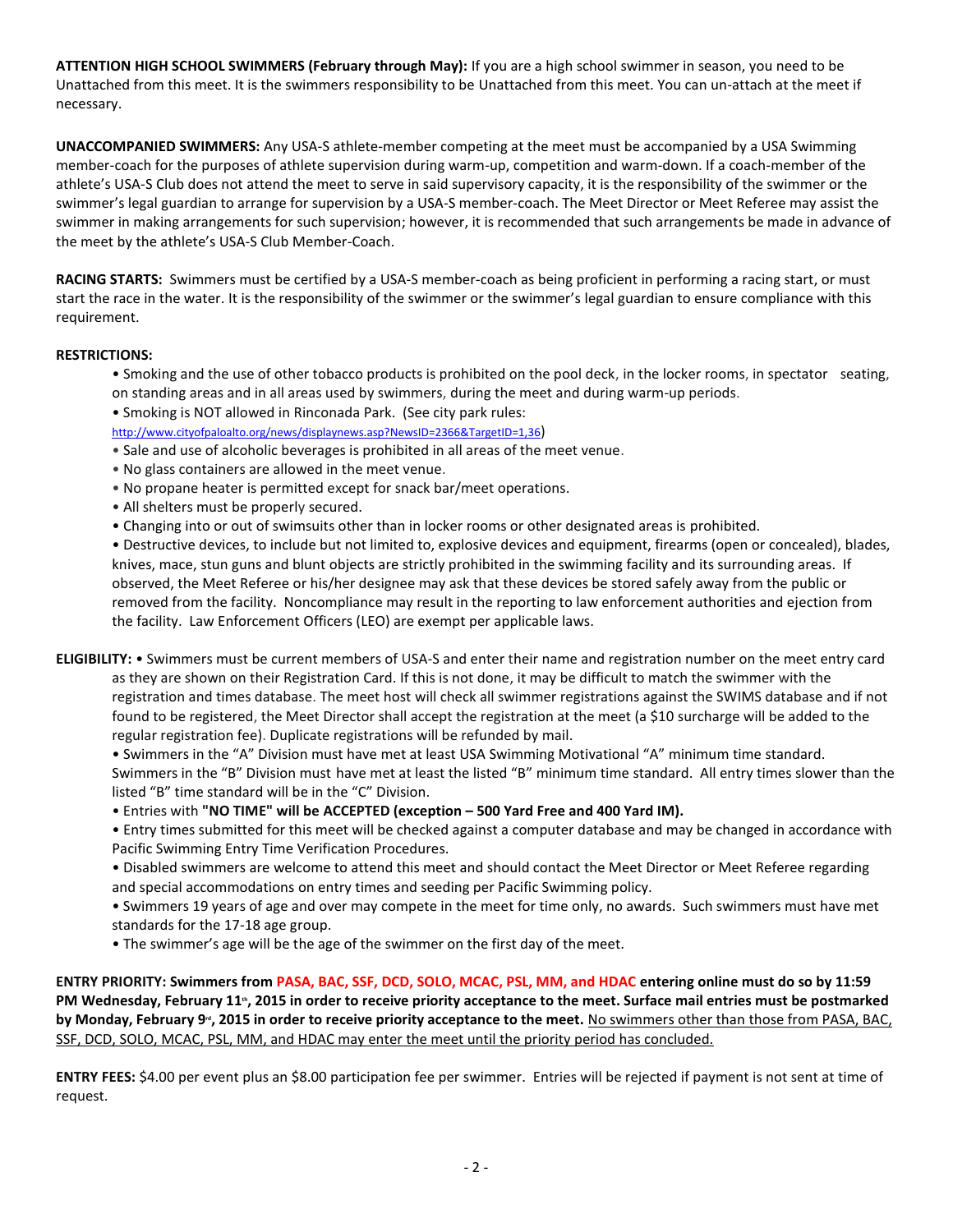**ONLINE ENTRIES:** To enter online go to **<http://ome.swimconnection.com/pc/pasa20150228>** to receive an immediate entry confirmation. This method requires payment by credit card. Swim Connection, LLC charges a processing fee for this service, equal to \$1 per swimmer plus 5% of the total Entry Fees. Please note that the processing fee is a separate fee from the Entry Fees. If you do not wish to pay the processing fee, enter the meet using a mail entry. **Entering online is a convenience, is completely voluntary, and is in no way required or expected of a swimmer by Pacific Swimming.** Online entries will be accepted through Wednesday, **February 18th at 11:59PM.** No refunds will be made, except mandatory scratch downs.

**MAILED OR HAND DELIVERED ENTRIES**: Entries must be on the attached consolidated entry form. Forms must be filled out completely and printed clearly with swimmers best time. Entries must be postmarked by midnight, Monday, **February 16th** or hand delivered by 6:30 p.m. Wednesday, **February 18th** . No late entries will be accepted. No refunds will be made, except mandatory scratch downs. Requests for confirmation of receipt of entries should include a self-addressed stamped envelope.

### **Make check payable to**: **PASA**

| <b>Mail entries to: Palo Alto Stanford Aquatics</b> | Hand deliver entries to: | Palo Alto Stanford Aquatics |
|-----------------------------------------------------|--------------------------|-----------------------------|
| c/o Angela Chao                                     |                          | c/o Angela Chao             |
| P.O. Box 50340                                      |                          | 2521 Louis Road             |
| Palo Alto, CA 94303                                 |                          | Palo Alto, CA 94303         |
|                                                     |                          |                             |

**CHECK-IN:** The meet will be deck seeded. Swimmers must check-in at the Clerk-of-Course. Close of check-in for all individual events shall be no more than 60 minutes before the estimated time of the start of the first heat of the event. No event shall be closed more than 30 minutes before the scheduled start of the session. Swimmers who do not check in will not be seeded and will not be allowed to compete in that event.

**SCRATCHES:** Any swimmers not reporting for or competing in an individual timed final event that they have checked in for shall not be penalized.

**AWARDS:** Individual events will be awarded in the A, B, and C division. Ribbons for First through Eighth place will be given to the following age groups 8 & U, 9 ‐ 10, 11 - 12. Swimmers 13 years of age and older will not receive awards. "A" time medals will be given to swimmers achieving a new "PC  $-A$ " times, regardless of place achieved in the event. All awards must be picked up at the meet by coaches at the end of the meet. Awards will not be mailed.

**ADMISSION:** Free. A **2 day program with the list of swimmers and their entry seed times will** be available.

**SNACK BAR & HOSPITALITY:** A snack bar will be available throughout the competition. Coaches and working deck officials will be provided lunch. Hospitality will serve refreshments to timers and volunteers.

**MISCELLANEOUS:** No overnight parking is allowed. Facilities will not be provided after meet hours. All participating teams are expected to provide lane timers based upon the number of swimmers registered to swim each day. Team timing lanes for Saturday and Sunday will be assigned and coaches will be notified of assignments during the week prior to the meet.

**MINIMUM OFFICIALS:** Teams must follow Zone 1 North rules for providing officials. Each team must provide officials for each session according to the number of swimmers entered in that session, following the table below. Teams that do not provide sufficient officials must provide coaches to act in the place of officials.

| Club swimmers entered in session | Trained and carded officials requested |  |  |  |  |  |
|----------------------------------|----------------------------------------|--|--|--|--|--|
| $1 - 10$                         |                                        |  |  |  |  |  |
| $11 - 25$                        |                                        |  |  |  |  |  |
| 26-50                            |                                        |  |  |  |  |  |
| 51-75                            |                                        |  |  |  |  |  |
| 76-100                           |                                        |  |  |  |  |  |
| 100 or more                      | 5 and up (1 for every 25 swimmers)     |  |  |  |  |  |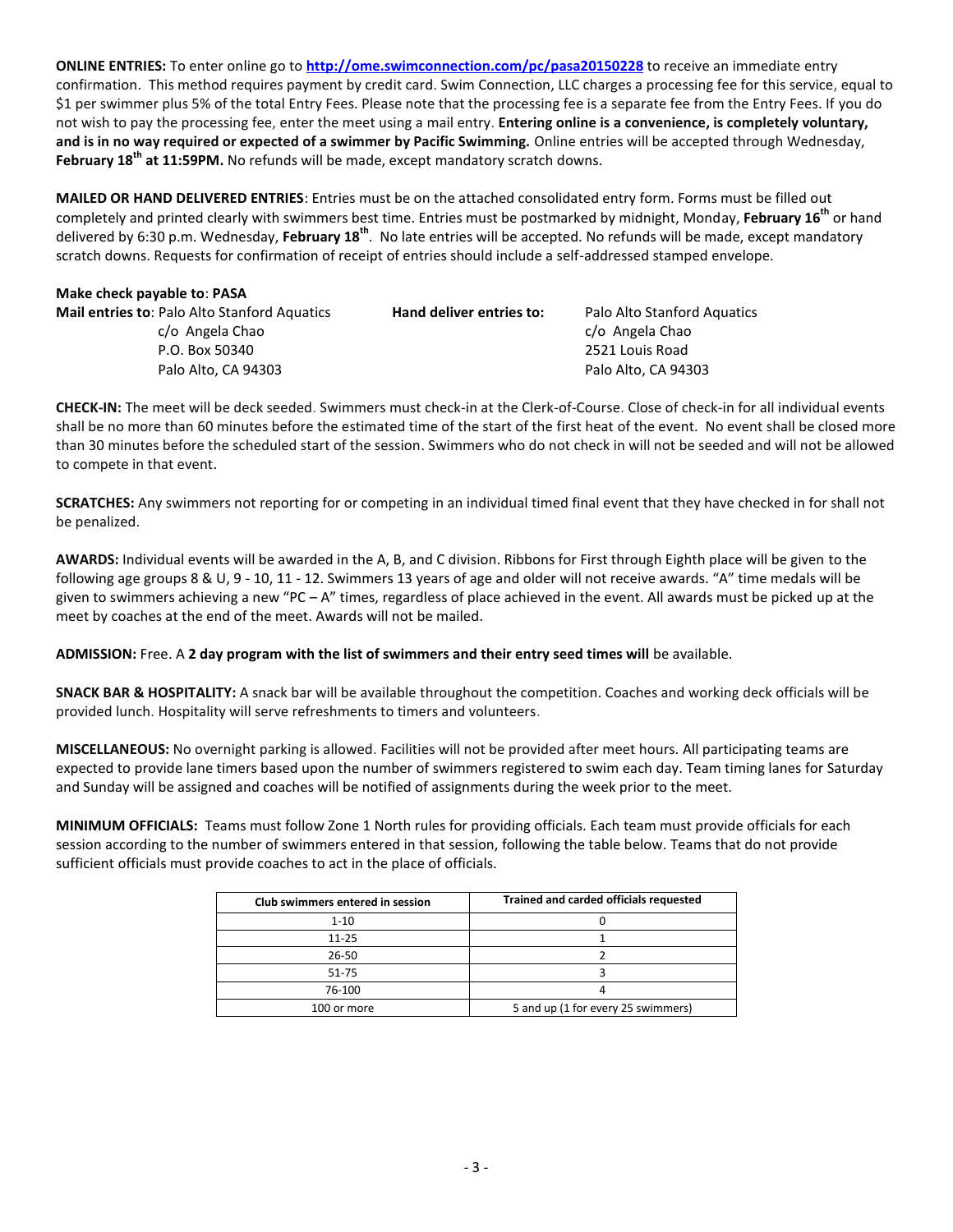### **EVENT SUMMARY**

| <b>SATURDAY</b> |        |           |           |        | <b>SUNDAY</b> |          |               |              |               |  |
|-----------------|--------|-----------|-----------|--------|---------------|----------|---------------|--------------|---------------|--|
| 8 & UN          | $9-10$ | $11 - 12$ | $13 - 14$ | 15 & O | 8 & UN        | $9 - 10$ | $11 - 12$     | $13 - 14$    | 15 & O        |  |
| 25 BK           | 100 FR | 100 BK    | 100 FR    | 100 FR | <b>50 FR</b>  | 100 BK   | <b>100 FR</b> | 100 BK       | 100 BK        |  |
| 100 FR          | 50 BK  | 100 IM    | 200 BK    | 200 BK | <b>25 FL</b>  | 100 FL   | 100 FL        | 100 FL       | 100 FL        |  |
| 25 BR           | 50 BR  | 200 BR    | 100 BR    | 100 BR | <b>50 BR</b>  | 200 FR   | <b>50 BR</b>  | 200 FR       | <b>200 FR</b> |  |
| 50 FL           | 200 IM | 50 FL     | 200 FL    | 200 FL | <b>25 FR</b>  | 100 IM   | <b>50 FR</b>  | <b>50 FR</b> | <b>50 FR</b>  |  |
|                 |        | 500 FR    | 200 IM    | 200 IM |               |          | 200 IM        | 400 IM       | 400 IM        |  |

# **EVENTS**

|                | SATURDAY, FEBRUARY 28 <sup>th</sup> |                |  |
|----------------|-------------------------------------|----------------|--|
|                | <b>SESSION A</b>                    |                |  |
| <b>RLS#</b>    | <b>EVENT</b>                        | <b>BOYS#</b>   |  |
| 1              | 13-14 100 FREE                      | $\overline{2}$ |  |
| $\overline{3}$ | $9 - 10100$ FREE                    | 4              |  |
| 5              | 13-14 200 BACK                      | 6              |  |
| $\overline{7}$ | $9 - 1050$ BACK                     | 8              |  |
| 9              | 13-14 100 BREAST                    | 10             |  |
| 11             | 9-1050 BREAST                       | 12             |  |
| 13             | 13-14 200 FLY                       | 14             |  |
| 15             | $9 - 10200$ IM                      | 16             |  |
| 17             | $13 - 14200$ IM                     | 18             |  |
|                | <b>SESSION B</b>                    |                |  |
| 19             | 15 & O 100 FREE                     | 20             |  |
| 21             | 11-12 100 BACK                      | 22             |  |
| 23             | 8 & U 25 BACK                       | 24             |  |
| 25             | 15 & O 200 BACK                     | 26             |  |
| 27             | $11 - 12$ 100 IM                    | 28             |  |
| 29             | 8 & U 100 FREE                      | 30             |  |
| 31             | 15 & O 100 BREAST                   | 32             |  |
| 33             | 11-12 200 BREAST                    | 34             |  |
| 35             | 8 & U 25 BREAST                     | 36             |  |
| 37             | 15 & O 200 FLY                      | 38             |  |
| 39             | $11 - 1250$ FLY                     | 40             |  |
| 41             | 8 & U 50 FLY                        | 42             |  |
| 43             | 15 & O 200 IM                       | 44             |  |
| 45*            | $11 - 12500$ FREE*                  | 46*            |  |

\*Swimmers in the 500 FREE and 400 IM must have achieved a USA-S "BB" Time Standard \*Swimmers in the 400 IM **MUST** provide their own timers. \*Swimmers in the 500 FREE **MUST** provide their own timers and lane counters

Use the following URL to find the time standards: <http://www.pacswim.org/swim-meet-times/standards>